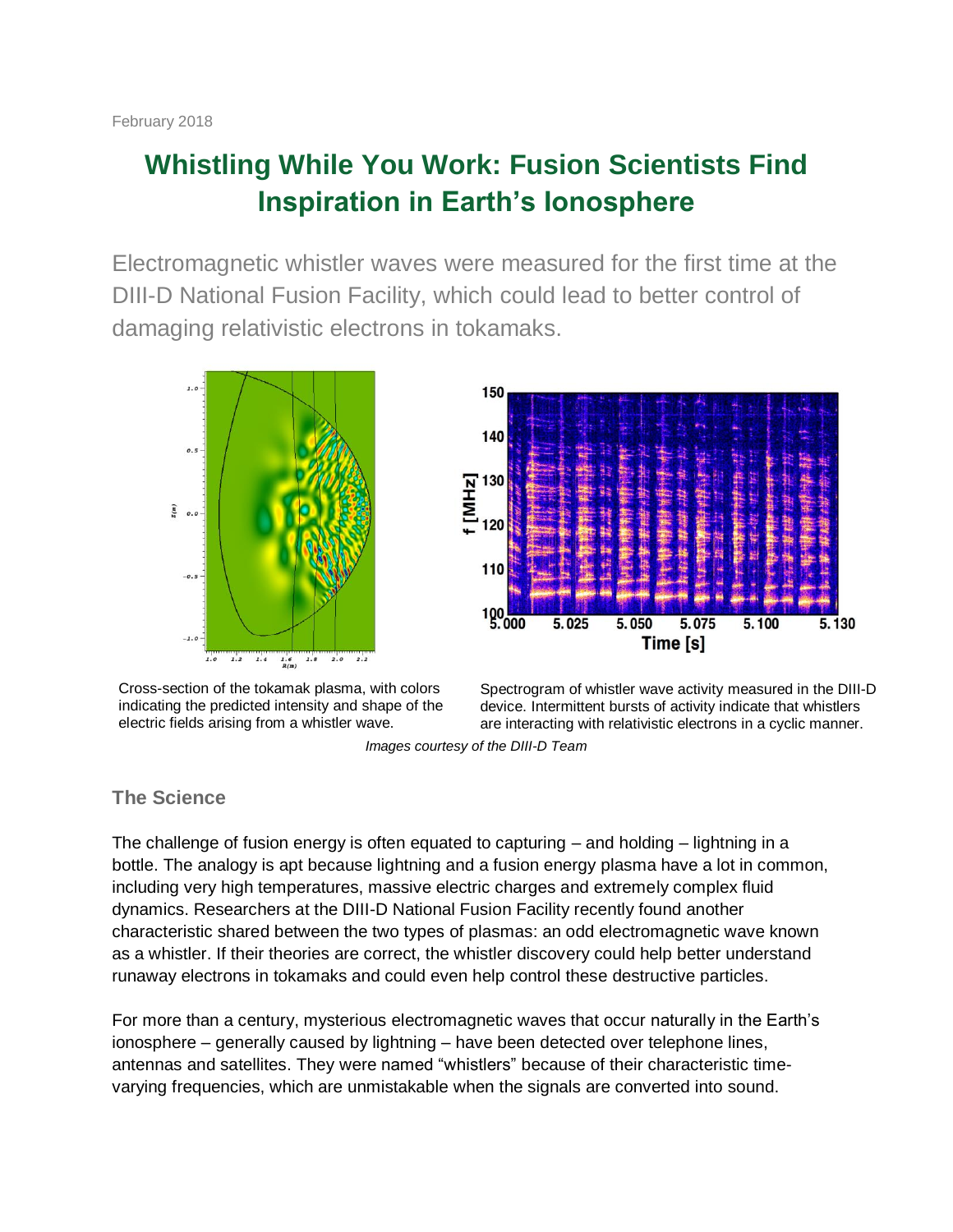Theorists have for years predicted that whistlers could exist in a tokamak, but experimentalists were never able to directly observe the waves. Recently, however, a team at DIII-D was able to generate extremely diffuse plasmas with a low magnetic field that yielded the characteristic whistling of the electromagnetic oscillations. The researchers believe the whistlers are driven by runaway electrons and may play a role in regulating their generation and evolution.

Runaway electrons develop due to an unusual feature of plasmas – a collisional drag that decreases with increasing velocity. This allows energetic electrons that are in the presence of an electric field in a tokamak to freely accelerate to high energies. Runaway electrons in fusion reactors only reach a terminal velocity as they approach the speed of light, per Einstein's theory of relativity. These electrons are thus called "runaway" electrons.

To illustrate the oddity of this characteristic, if skydivers experienced the same phenomenon, jumping out of an airplane would always be fatal, since the skydiver depends on increasing drag with increasing speed to provide a terminal velocity.

## **The Impact**

Runaway electrons are a significant concern for future large tokamak devices such as ITER and must be mitigated due to their potential to cause significant wall damage. Multiple approaches for controlling runaways are being explored at DIII-D and other fusion facilities.

Runaway electron-driven whistler instabilities and the wave-induced scattering observed at DIII-D demonstrate that the evolution of runaway electrons may involve more than just classical collisional and radiative processes. This is an important mechanism to include in predictions of runaway generation. It also raises the possibility that externally driven waves in the whistler frequency range could be used to suppress and control runaways. The team intends to pursue this concept by exploring whether a planned high-frequency helicon can be used at DIII-D to stimulate whistler waves. While much work remains to be done, the team thinks there is a possibility that injecting whistlers or similar waves into a plasma could prevent or control runaway electrons by bleeding energy from the particles, which move at relativistic speeds.

#### **Summary**

Researchers at DIII-D were able to measure the presence of whistler waves in a tokamak for the first time and are planning to explore how these waves can help understand and potentially control the generation of runaway electrons. If large fluxes of runaways were to escape the plasma in a fusion reactor, they could cause damage to the surrounding material walls. The DIII-D experiments show that whistler waves driven by runaway electrons modify the runaways in such a way as to redirect some of their energy.

A similar idea is being explored in ionospheric studies of whistler waves. Directed energetic electron components are also present in the ionosphere and can damage satellites. Whistler waves are predicted to mitigate these effects in a manner similar to that being explored in tokamaks. Whistlers also play an important role in space weather and the regulation of Earth's Van Allen belts. The DIII-D experiments provide the first direct evidence that such waves exist in a tokamak and open an exciting new field of exploration that could have critical importance to ITER and other large tokamaks.